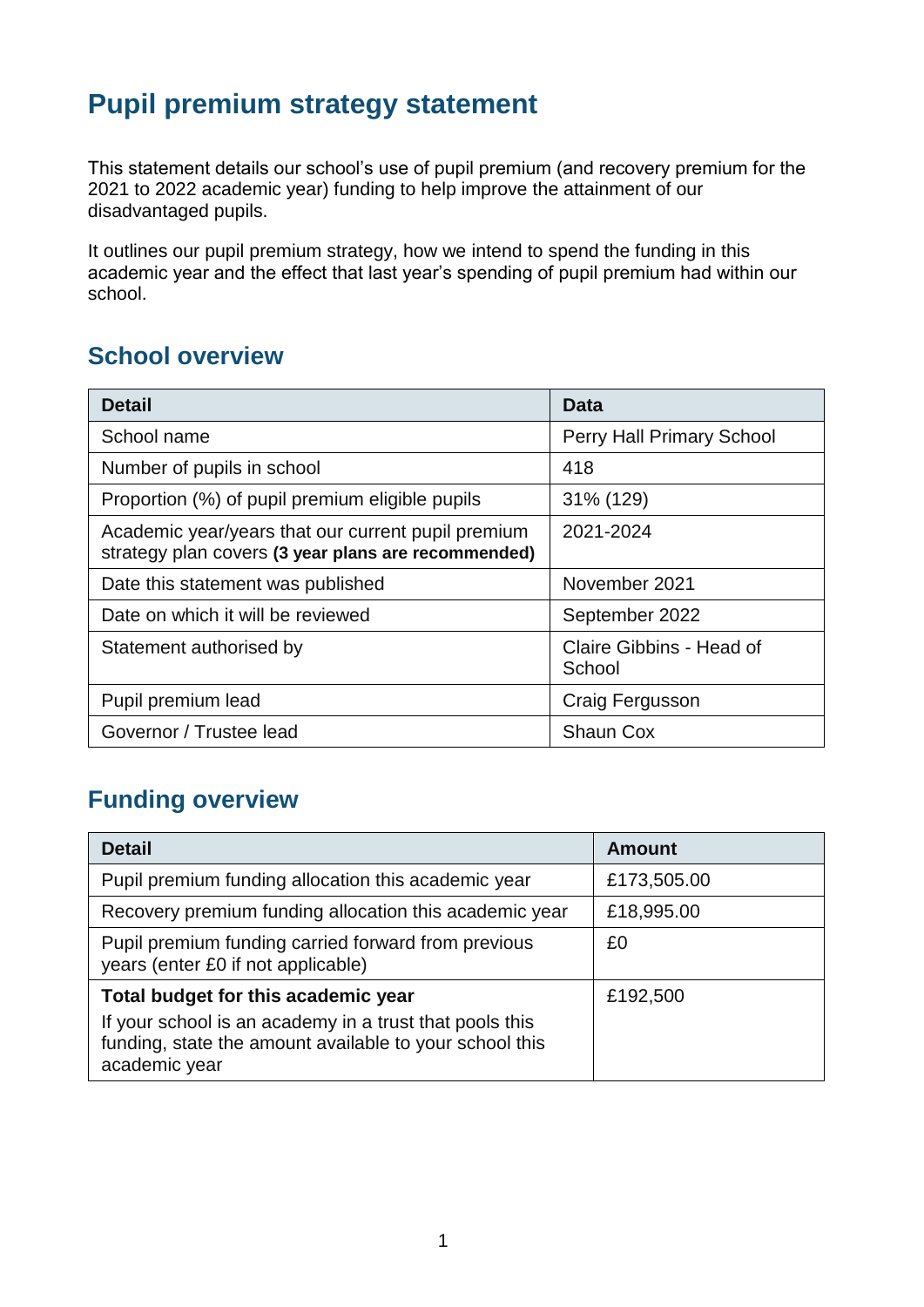# **Part A: Pupil premium strategy plan**

#### **Statement of intent**

As of 2019, Perry Hall Primary School (a two form entry school with a Two's provision) is in an area ranked 4,977 out of 32,844 LSAO's in England. This is amongst the 20% most deprived neighbourhoods in the country. Among the local authority, our catchment area was placed  $19<sup>th</sup>$ out of 317. [\(http://dclgapps.communities.gov.uk/imd/iod\\_index.html\)](http://dclgapps.communities.gov.uk/imd/iod_index.html)

Our intention is that all pupils, irrespective of their background or the challenges they face, make good progress and achieve the highest attainment possible across all subject areas. 'Giving every young person the best start in life, whatever their background and wherever they come from, is a mission that unites teachers. By acknowledging the relationship between family income and educational success, the pupil premium cuts right to the heart of the reason most of us became educators.' (Sir Kevan Collins, CEO of the EEF). This is our ultimate goal.

Our children receive a well-rounded education that prepares them for their future lives and cultural capital that they need to succeed in life: the focus of our pupil premium strategy is to support disadvantaged pupils to achieve this goal (including our high attaining pupil premium pupils). Our pupil premium pupils study the full curriculum; it is not narrowed. We are committed to meeting our pupil premium pupils' pastoral, SEMH and academic needs within a nurturing environment. As with every child in our care, a child who is in receipt of the pupil premium is valued, respected and entitled to achieve their full potential.

We know that children learn best when they attend school regularly. However, the attendance of our pupil premium pupils is currently lower than the attendance of those not in receipt of pupil premium (currently a difference of -2.87% over the course of Autumn 1 2021). Our strategy focuses on improving the attendance of this group of learners.

Additionally, within our strategy, our pupil premium spend prioritises high quality first teaching at both a whole class and intervention level, focusing on key areas in which disadvantaged pupils require the most support. As the EEF states, 'Good teaching is the most important lever schools have to improve outcomes for disadvantaged pupils' and that high quality teaching should be 'complemented with carefully selected interventions'.

When making decisions about our pupil premium spend, we have considered the context of our school and the subsequent challenges our pupil premium pupils face, whilst considering current research findings. Below details the key challenges to achievement that we have identified among our disadvantaged pupils.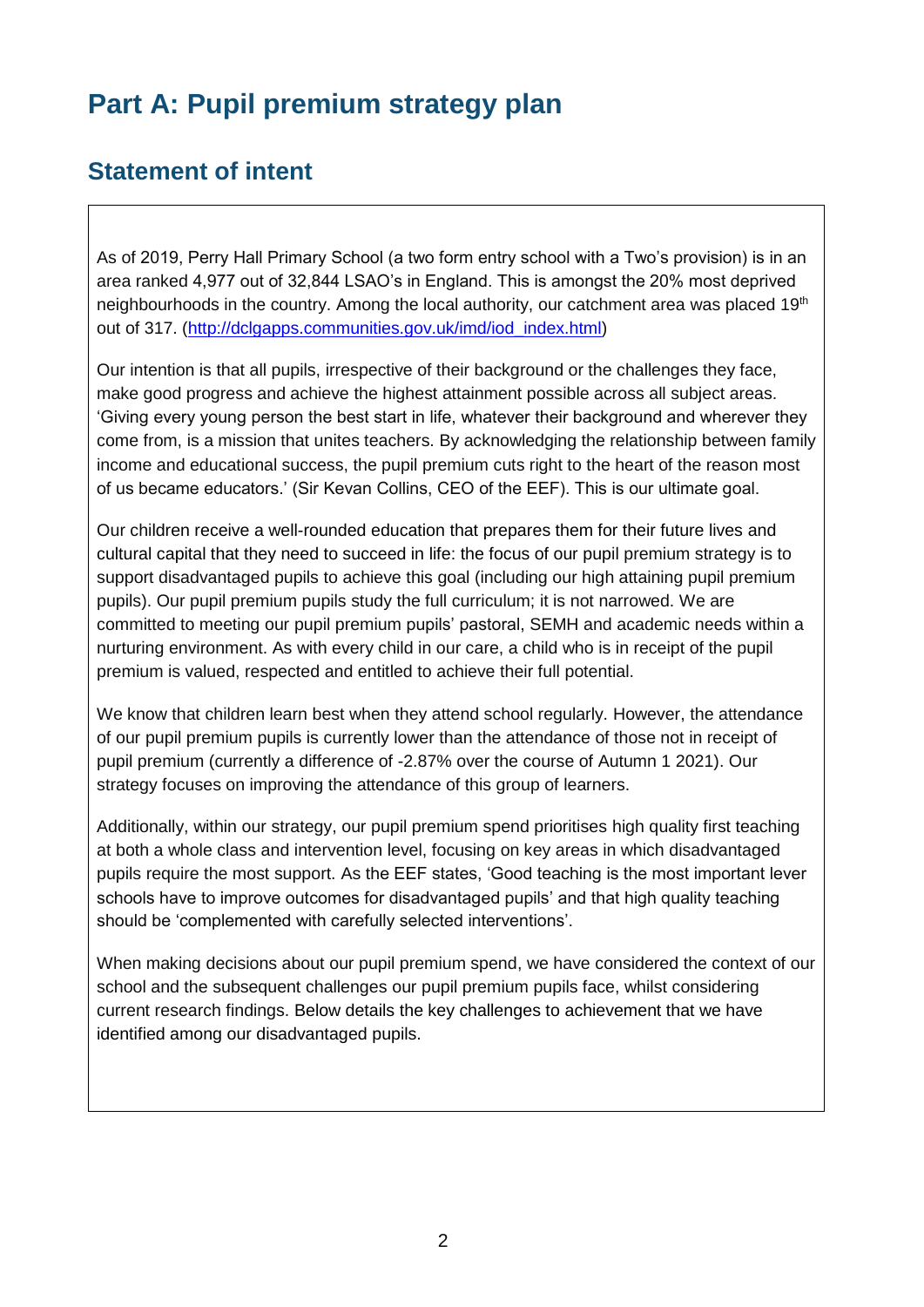# **Challenges**

This details the key challenges to achievement that we have identified among our disadvantaged pupils.

| <b>Challenge</b><br>number | <b>Detail of challenge</b>                                                                                                                                                                                                     |
|----------------------------|--------------------------------------------------------------------------------------------------------------------------------------------------------------------------------------------------------------------------------|
| 1                          | Language deprivation across school- children have weak language and<br>communication skills.                                                                                                                                   |
| $\mathcal{P}$              | Gaps in learning, exasperated by the impact of Covid 19. Particularly low<br>attainment on entry to the Early Years Foundation Stage in the three prime<br>areas.                                                              |
| 3                          | SEMH needs and more frequent behavioural difficulties.                                                                                                                                                                         |
| 4                          | Increasingly chaotic family lives and social care involvement. Poor parental<br>engagement.                                                                                                                                    |
| 5                          | Families have low aspirations and ambition. Pupils lack of inspirational and real<br>life opportunities (cultural capital).                                                                                                    |
| 6                          | Attendance, persistent absences and punctuality issues. Our attendance data<br>over the last 2 years indicates that attendance among disadvantaged pupils has<br>been between 2% - 4% lower than for non-disadvantaged pupils. |

#### **Intended outcomes**

This explains the outcomes we are aiming for **by the end of our current strategy plan**, and how we will measure whether they have been achieved.

| <b>Intended outcome</b>                                                                                                                                                                                                                              | Success criteria                                                                                                                                                                                                |  |
|------------------------------------------------------------------------------------------------------------------------------------------------------------------------------------------------------------------------------------------------------|-----------------------------------------------------------------------------------------------------------------------------------------------------------------------------------------------------------------|--|
| Achieve national average progress scores<br>in KS2 Reading.                                                                                                                                                                                          | KS2 Reading outcomes in 2023/2024 show<br>that disadvantaged pupils achieve better than<br>expected progress from their starting point and<br>at least 60% meet the expected standard.                          |  |
| Achieve national average progress scores<br>in KS2 Writing.                                                                                                                                                                                          | KS2 Writing outcomes in 2023/2024 show that<br>disadvantaged pupils achieve better than<br>expected progress from their starting point and<br>at least 60% meet the expected standard.                          |  |
| Achieve national average progress scores<br>in KS2 Mathematics.                                                                                                                                                                                      | KS2 Mathematics outcomes in 2023/2024<br>show that disadvantaged pupils achieve better<br>than expected progress from their starting point<br>and at least 60% meet the expected standard.                      |  |
| Achieve national average expected<br>standard in Phonics Screening Check in<br>Year 1.                                                                                                                                                               | In 2023/2024 more than 75% of disadvantaged<br>pupils meet the expected national average.                                                                                                                       |  |
| Improve attendance of disadvantaged<br>pupils to LA and national average. Pupil<br>premium pupil attendance is currently<br>92.56%. Despite uncontrollable variables<br>at present, we will remain aspirational to<br>achieving a higher percentage. | All below are non COVID-19 related:<br>Aims to improve Pupil Premium<br>attendance to over 96%<br>The attendance gap between Pupil<br>$\bullet$<br>Premium and Non-Pupil premium to be<br>no greater than 1.5%. |  |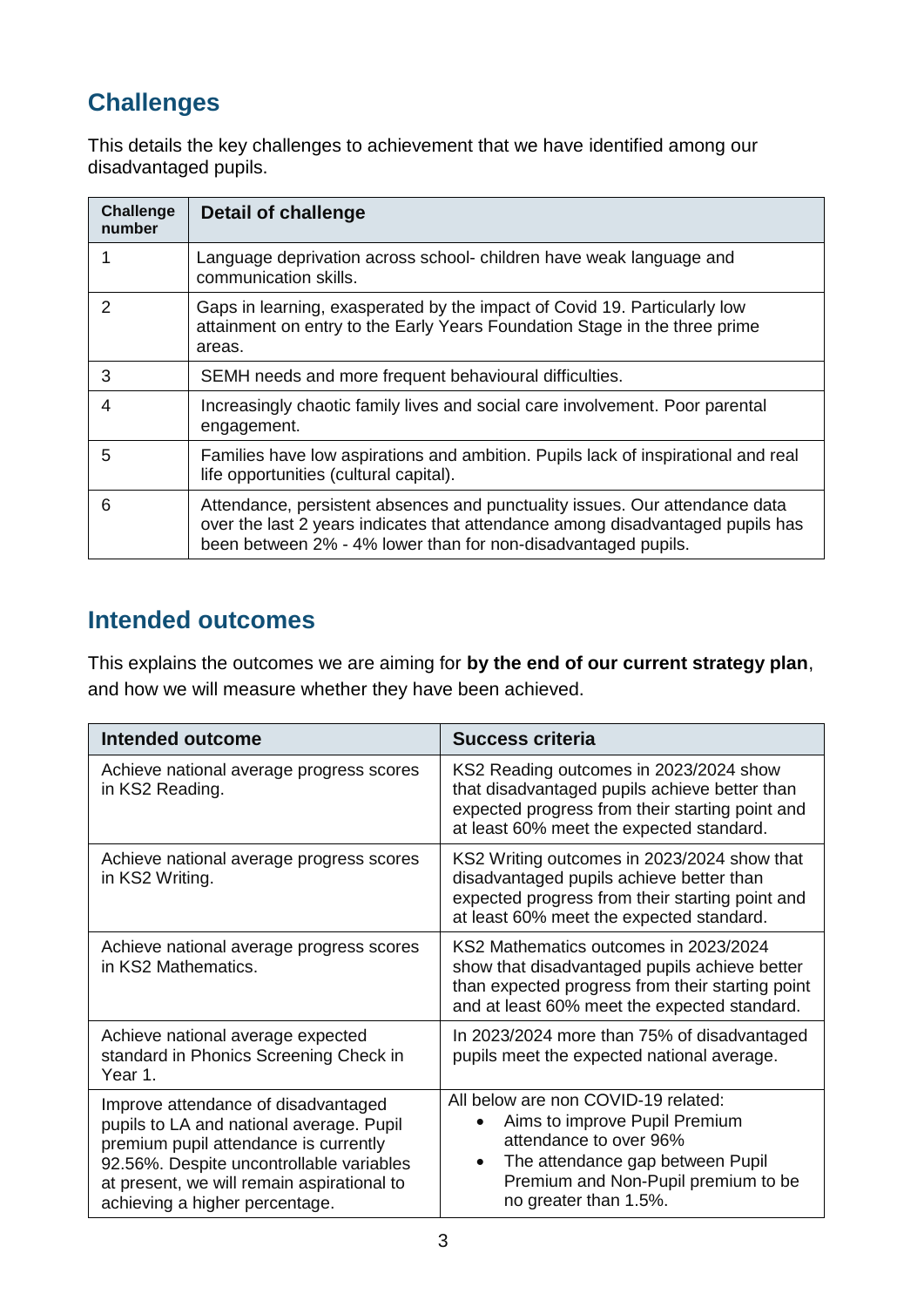## **Activity in this academic year**

This details how we intend to spend our pupil premium (and recovery premium funding) **this academic year** to address the challenges listed above.

#### **Teaching (for example, CPD, recruitment and retention)**

Budgeted cost: £84,600

| <b>Activity</b>                                                                                                                                                                                                                                                                                                 | Evidence that supports this approach                                                                                                                                                                                                                                                                                                                                                                                                                                                                                                                                                                                                                                                                                                                                                                                                                                                                                                                             | <b>Challenge</b><br>number(s)<br>addressed |
|-----------------------------------------------------------------------------------------------------------------------------------------------------------------------------------------------------------------------------------------------------------------------------------------------------------------|------------------------------------------------------------------------------------------------------------------------------------------------------------------------------------------------------------------------------------------------------------------------------------------------------------------------------------------------------------------------------------------------------------------------------------------------------------------------------------------------------------------------------------------------------------------------------------------------------------------------------------------------------------------------------------------------------------------------------------------------------------------------------------------------------------------------------------------------------------------------------------------------------------------------------------------------------------------|--------------------------------------------|
| Ensure that all staff<br>receive the relevant<br>training, coaching and<br>support to deliver high<br>quality RWI and reading<br>comprehension<br>sessions that are never<br>less than good and<br>gaps begin to diminish.<br>Children's reading and<br>understanding of a text<br>is improved.                 | The EEF's Teaching and Learning toolkit highlights that<br>phonics has a positive impact overall (+5 months) with<br>very extensive evidence, it is an important component in<br>the development of early reading skills, particularly for<br>children from disadvantaged backgrounds and that it<br>improves the accuracy of children's reading however<br>not always their understanding of a text; which is why<br>teaching of comprehension strategies is also important.<br>https://dera.ioe.ac.uk/5551/2/report.pdf<br>https://educationendowmentfoundation.org.uk/education-evidence/teaching-<br>learning-toolkit/reading-comprehension-strategies                                                                                                                                                                                                                                                                                                       | 1<br>$\overline{2}$                        |
| Ensure that staff further<br>develop and use a<br>metacognitive and self<br>regulation approach to<br>teaching, supporting<br>learners in thinking<br>about their own learning<br>and 'learning to learn'<br>through careful<br>questioning and<br>working collaboratively<br>with peers to talk and<br>reason. | As the <b>Education Endowment Foundation report</b> says:<br>'There is a strong body of research from psychology and<br>education demonstrating the importance of<br>metacognition and self-regulation to effective pupil<br>learning. The Sutton Trust-EEF Teaching and Learning<br>Toolkit—which summarises international evidence—rates<br>'metacognition and self-regulation' as a high impact, low<br>cost approach to improving the attainment of<br>disadvantaged learners. [1]'<br>Broadly speaking – it works. Together with cognition and<br>motivation, meta-cognition is key to being a self-<br>regulated learner, who is actively engaged in improving<br>their own learning.<br>The impact of metacognition and self-regulation<br>approaches is high with a potential +7 months additional<br>progress.<br>https://educationendowmentfoundation.org.uk/education-<br><u>evidence/teaching-learning-toolkit/metacognition-and-self-regulation</u> | 2                                          |
| Ensure effective<br>modelling, using an 'I<br>do, we do, you do'<br>approach, is carried out<br>by all staff to ensure<br>that children acquire,<br>rehearse and connect<br>ideas together.                                                                                                                     | The most effective teachers ensured that their pupils<br>efficiently acquired, rehearsed, and connected<br>background knowledge by providing a good deal of<br>instructional support. They provided this by teaching<br>new material in manageable amounts, modelling,<br>guiding pupil practice, helping pupils when the made<br>errors, and providing sufficient practice and review.<br>https://www.aft.org/sites/default/files/periodicals/Rosenshine.pdf                                                                                                                                                                                                                                                                                                                                                                                                                                                                                                    | 1<br>2                                     |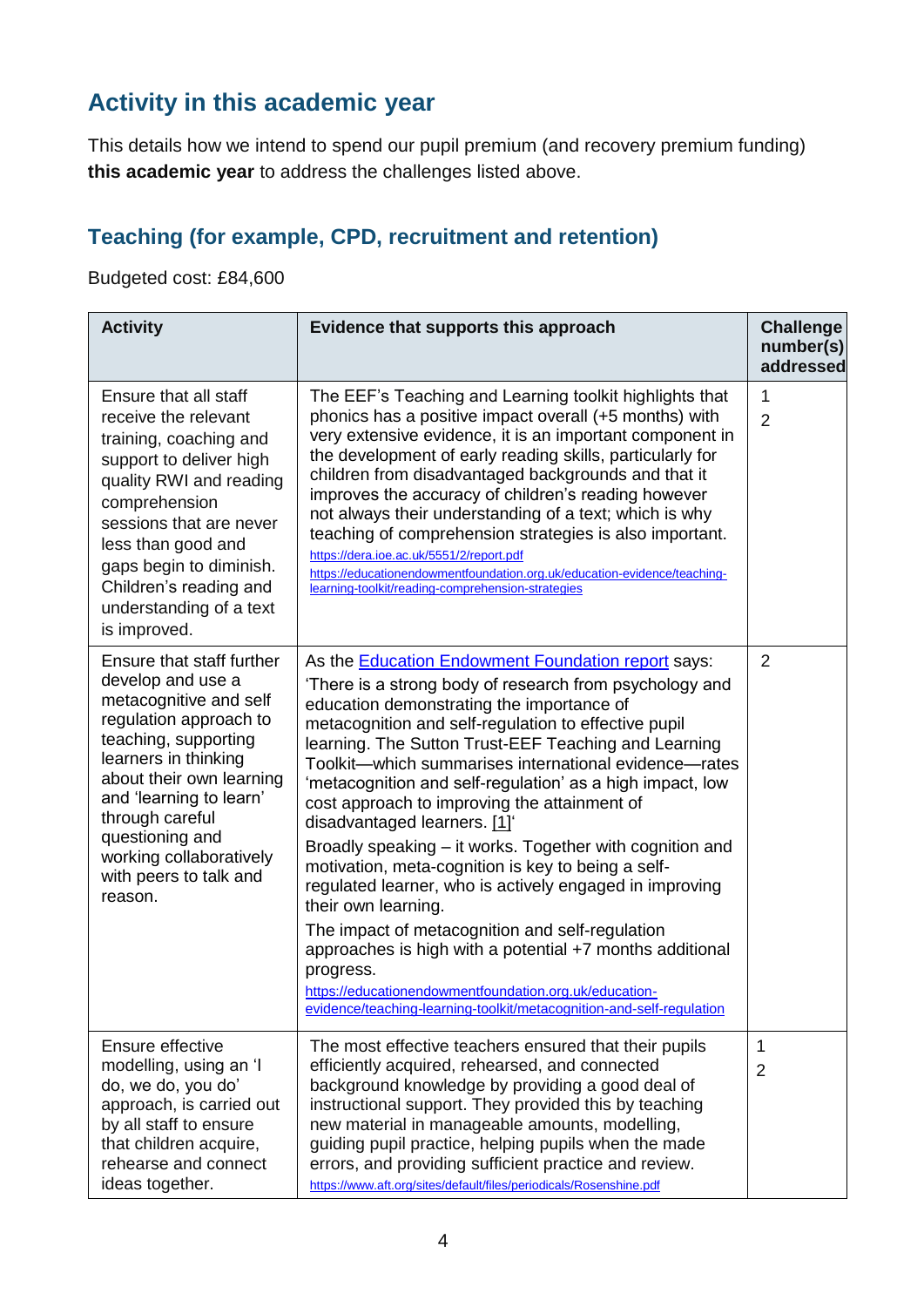#### **Targeted academic support (for example, tutoring, one-to-one support structured interventions)**

Budgeted cost: £72,400

| <b>Activity</b>                                                                                                                                                                                                                                                                                                      | Evidence that supports this approach                                                                                                                                                                                                                                                                                                                                                                                                                                                                                                                                                                                                                                    | <b>Challenge</b><br>number(s)<br>addressed |
|----------------------------------------------------------------------------------------------------------------------------------------------------------------------------------------------------------------------------------------------------------------------------------------------------------------------|-------------------------------------------------------------------------------------------------------------------------------------------------------------------------------------------------------------------------------------------------------------------------------------------------------------------------------------------------------------------------------------------------------------------------------------------------------------------------------------------------------------------------------------------------------------------------------------------------------------------------------------------------------------------------|--------------------------------------------|
| Establishing small<br>teaching groups within<br>year groups in which<br>there are significant<br>proportions of Pupil<br>Premium pupils for core<br>sessions and high quality<br>targeted intervention<br>groups to enable                                                                                           | High quality first teaching at both a whole class and<br>intervention level, focusing on key areas in which<br>disadvantaged pupils require the most support has a<br>positive impact upon achievement. The EEF states,<br>'Good teaching is the most important lever schools have<br>to improve outcomes for disadvantaged pupils' and that<br>high quality teaching should be 'complemented with<br>carefully selected interventions'.                                                                                                                                                                                                                                | $\overline{2}$                             |
| disadvantaged pupils<br>falling behind age related<br>expectations to make at<br>least expected progress.                                                                                                                                                                                                            | 'Some pupils may require additional support alongside<br>high-quality teaching in order to make good progress.<br>The evidence indicated that small group and one to one<br>interventions can be a powerful tool for supporting these<br>pupils when they are used carefully.                                                                                                                                                                                                                                                                                                                                                                                           |                                            |
| Establishing speech and<br>language interventions<br>such as NELI, Elklan,<br>Talking Circles,<br>Helicopter Stories, and<br>Talk for Writing, for<br>pupils who require<br>enhanced oracy and<br>language skills.                                                                                                   | https://educationendowmentfoundation.org.uk/support-for-schools/school-<br>improvement-planning/2-targeted-academic-support<br>Overall, studies of communication and language<br>approaches consistently show positive benefits for<br>young children's learning, including their spoken<br>language skills, their expressive vocabulary and their<br>early reading skills. On average, children who are<br>involved in communication and language approaches<br>make approximately six months' additional progress                                                                                                                                                     | 1<br>$\overline{2}$                        |
| To provide behaviour,<br>wellbeing and social<br>skills interventions to<br>meet the needs of<br>disadvantaged pupils<br>(e.g. GRASP and<br>individually targeted<br>interventions) ensuring<br>the effective<br>implementation of the<br>'Getting it Right'<br>pathway in order to help<br>identify specific needs. | over the course of a year. All children appear to benefit<br>from such approaches, but some studies show slightly<br>larger effects for children from disadvantaged<br>backgrounds.<br>https://educationendowmentfoundation.org.uk/education-evidence/early-<br>years-toolkit/communication-and-language-approaches<br>Getting It Right outlines steps that school staff can take<br>to identify the right strategies to support and understand<br>children's difficulties better and promote wellbeing and<br>positive behaviour.<br>http://www.educationalpsychologywolverhampton.co.uk/downloads/school%2<br>Oresources/Getting%20lt%20Right%20(final%20version).pdf | 3<br>4<br>5                                |
| To analyse summative<br>assessment data and<br>identify the children who<br>require catch up and                                                                                                                                                                                                                     | <b>EEF Toolkit guidance:</b><br>https://educationendowmentfoundation.org.uk/support-for-schools/school-<br>improvement-planning/2-targeted-academic-support<br>'These interventions should be targeted at specific<br>pupils using information gathered from assessment and<br>their effectiveness and intensity should be continually<br>monitored. Some pupils may have quick gains once                                                                                                                                                                                                                                                                              | $\overline{2}$                             |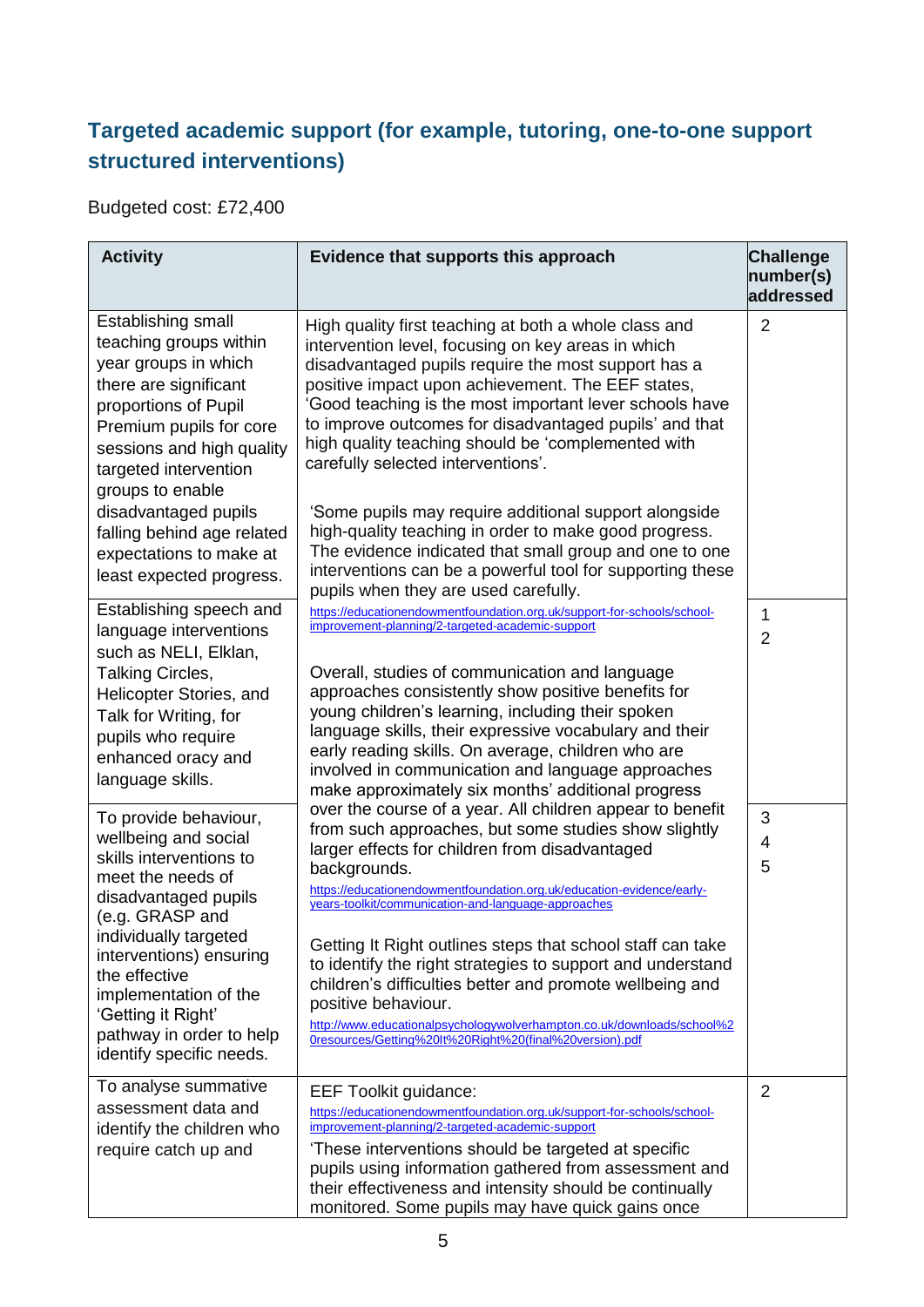| more targeted<br>intervention.                                                                                                                                                                                                                                                                                                                | they returned to school full time, so assessment needs<br>to be ongoing, but managable.'                                                                                                                                                                                                                                                                                                                                                                                                                                                   |                |
|-----------------------------------------------------------------------------------------------------------------------------------------------------------------------------------------------------------------------------------------------------------------------------------------------------------------------------------------------|--------------------------------------------------------------------------------------------------------------------------------------------------------------------------------------------------------------------------------------------------------------------------------------------------------------------------------------------------------------------------------------------------------------------------------------------------------------------------------------------------------------------------------------------|----------------|
| To enhance parental<br>involvement of<br>disadvantaged pupils<br>through the provision of<br>parent/carer workshops,<br>online learning resources<br>(e.g. TTRS, Oxford Owl,<br>MYON) and the provision<br>of home learning devices<br>to make this accessible<br>(e.g. laptops and ipads).                                                   | Evidence suggests that, 'Parental engagement has<br>a positive impact on average of 4 months' additional<br>progress. It is crucial to consider how to engage with all<br>parents to avoid widening attainment gaps.'<br>https://educationendowmentfoundation.org.uk/education-evidence/teaching-<br>learning-toolkit/parental-engagement<br>Providing parents with clear, specific and targeted<br>information increases the engagement of parents from<br>disadvantaged groups.<br>https://www.nfer.ac.uk/publications/oupp02/oupp02.pdf | 4              |
| Engaging with the<br><b>National Tutoring</b><br>Programme to provide<br>tuition, mentoring and<br>schooled tutoring for<br>pupils whose education<br>has been most impacted<br>by the pandemic. A<br>significant proportion of<br>the pupils who receive<br>tutoring will be<br>disadvantaged, including<br>those who are high<br>attainers. | Tuition targeted at specific needs and knowledge gaps<br>can be an effective method to support low attaining<br>pupils or those falling behind, both one-to-one:<br>https://educationendowmentfoundation.org.uk/education-<br>evidence/teaching-learning-toolkit/one-to-one-tuition<br>And in small groups:<br>https://educationendowmentfoundation.org.uk/education-<br>evidence/teaching-learning-toolkit/small-group-tuition                                                                                                            | $\overline{2}$ |

## **Wider strategies (for example, related to attendance, behaviour, wellbeing)**

Budgeted cost: £35,500

| <b>Activity</b>                                                                                                                                                                                            | Evidence that supports this approach                                                                                                                                                                                                                                                                                                                                                                                                                                                                                                               | <b>Challenge</b><br>number(s)<br>addressed |
|------------------------------------------------------------------------------------------------------------------------------------------------------------------------------------------------------------|----------------------------------------------------------------------------------------------------------------------------------------------------------------------------------------------------------------------------------------------------------------------------------------------------------------------------------------------------------------------------------------------------------------------------------------------------------------------------------------------------------------------------------------------------|--------------------------------------------|
| To develop areas within<br>school to support<br>children in a holistic<br>way, i.e. implementing<br>our sensory room,<br>circuit break out room,<br>our library and<br>developing our<br>wellbeing garden. | https://educationendowmentfoundation.org.uk/public/files/Publication<br>s/Behaviour/EEF Improving behaviour in schools Report.pdf<br>'A key theme from these recommendations is the<br>importance of knowing individual pupils well, so that<br>schools and teachers know which factors might affect<br>pupil behaviour and what the school can do to address<br>these. Focusing on developing good relationships also<br>ensures pupils feel valued and supported, meaning they<br>are less likely to misbehave.' Sir Kevan Collins CEO of<br>EEF | 3                                          |
| To provide pupils with<br>unique experiences that<br>enable them to enhance                                                                                                                                | By offering children unique experiences be it within<br>school through carefully planned activities, visitors,<br>workshops or taking children on trips develops children's                                                                                                                                                                                                                                                                                                                                                                        | $\mathcal{P}$<br>3<br>4                    |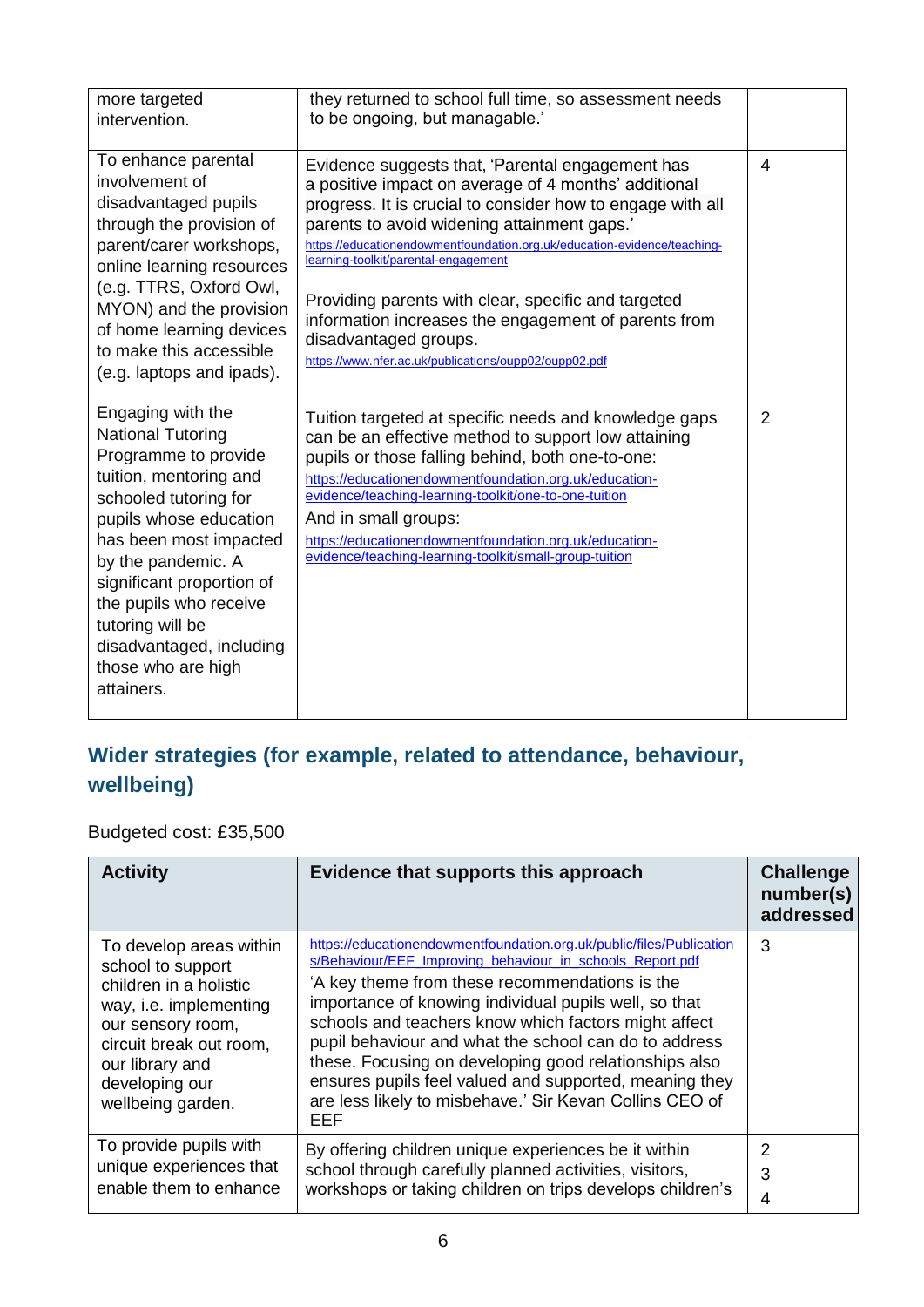| and contextualise their<br>learning, including WOW<br>days/events, meaningful<br>off site visits which<br>inspire and enhance<br>learning and musical<br>instrument tuition.<br>Pupil premium pupils to<br>have a discounted cost<br>to ensure they can<br>access these. | cultural capital as they are exposed to experiences that<br>they might not otherwise have.<br>Ofsted quote: Outstanding leadership and management<br>"The school's curriculum provides highly positive,<br>memorable experiences and rich opportunities for high<br>quality learning, has a very positive impact on all pupils'<br>behaviour and safety and contributes very well to pupils'<br>achievement and to their spiritual, moral, social and<br>cultural development".<br>http://www.lotc.org.uk/wp-content/uploads/2013/10/Pupil-Premium-<br>Graham-Lodge-CLOtC-version-for-website-and-newsletter-4-9-13-<br>updated-12-6-14.pdf<br>'Learning outside the classroom (LOtC) is highly<br>motivating. Learning in the school grounds, the locality,<br>visiting sites further afield and residential experiences<br>all stimulate interest, curiosity and passion for 'doing'.<br>These activities broaden young people's horizons,<br>enable them to develop new skills and build<br>relationships. They make young people more engaged<br>with learning and therefore more likely to do well. LOtC<br>can support young people to make good progress<br>regardless of their level of attainment at their point of<br>entry, having benefits in helping children of all ability<br>levels to reach their full potential. It can also help<br>children who have fallen behind to make good progress<br>compared with their peers.' From the Council of learning<br>Outside the Classroom.<br>http://www.lotc.org.uk/wp-content/uploads/2012/03/LOtC-the-Ofsted- | 5                |
|--------------------------------------------------------------------------------------------------------------------------------------------------------------------------------------------------------------------------------------------------------------------------|--------------------------------------------------------------------------------------------------------------------------------------------------------------------------------------------------------------------------------------------------------------------------------------------------------------------------------------------------------------------------------------------------------------------------------------------------------------------------------------------------------------------------------------------------------------------------------------------------------------------------------------------------------------------------------------------------------------------------------------------------------------------------------------------------------------------------------------------------------------------------------------------------------------------------------------------------------------------------------------------------------------------------------------------------------------------------------------------------------------------------------------------------------------------------------------------------------------------------------------------------------------------------------------------------------------------------------------------------------------------------------------------------------------------------------------------------------------------------------------------------------------------------------------------------------------------------|------------------|
| Improving attendance for<br>our pupil premium pupils.                                                                                                                                                                                                                    | perspective-FINAL.pdf<br>DFE: Missing school for just a few days a year can<br>damage pupils' chances of gaining good GCSEs,<br>according to a report published by the Department for<br>Education:<br>https://assets.publishing.service.gov.uk/government/uploads/system/uploads/a<br>ttachment_data/file/412638/The_link_between_absence_and_attainment_at_K<br>S2 and KS4.pdf<br>https://www.gov.uk/government/publications/school-attendance/framework-for-<br>securing-full-attendance-actions-for-schools-and-local-authorities                                                                                                                                                                                                                                                                                                                                                                                                                                                                                                                                                                                                                                                                                                                                                                                                                                                                                                                                                                                                                                    | 6                |
| To implement the<br>PlayPod Scrapstore at<br>lunchtimes for all pupils-<br>to resource and provide<br>ongoing CPD for the staff<br>involved.                                                                                                                             | Implementation of the PlayPod Scrapstore allows,<br>• Large-scale improvements in the level of inclusion<br>between children who would previously have<br>remained on the periphery for a variety of reasons<br>Significant reductions in lunchtime incidents and<br>$\bullet$<br>accidents<br>• Better integration across year groups,<br>generating confidence and developing esteem<br>through helping each other and showing each other<br>the way<br>• Improvements in behaviour and reduction in bore-<br>dom and aggression<br>Happier children and staff in school<br>٠<br>Enhanced engagement in lessons.<br>https://static1.squarespace.com/static/5af18f19f793926c5c8fc498/t/5b1e92df<br>1ae6cf9e5535dbd3/1528730360039/CSS+Head+Teachers+Report+-<br>+Branded.pdf                                                                                                                                                                                                                                                                                                                                                                                                                                                                                                                                                                                                                                                                                                                                                                                            | 3<br>4<br>5<br>6 |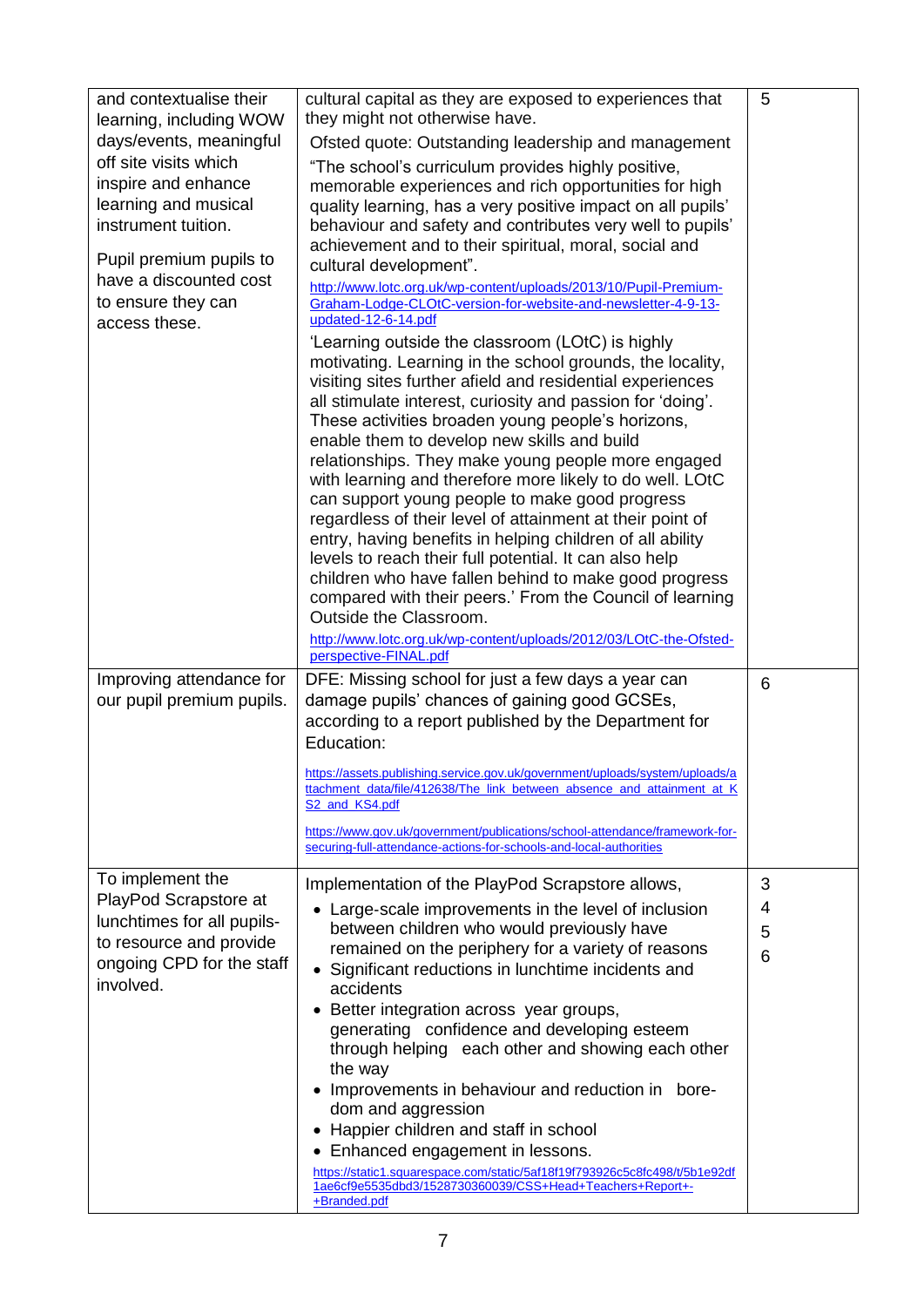| To ensure mental health<br>and wellbeing is the key                                                                                                             | The benefits of emotion coaching:<br>http://researchspace.bathspa.ac.uk/5851/                                                                                                                                                                                                                                                                                                                                                                                                                                                    | 3 |
|-----------------------------------------------------------------------------------------------------------------------------------------------------------------|----------------------------------------------------------------------------------------------------------------------------------------------------------------------------------------------------------------------------------------------------------------------------------------------------------------------------------------------------------------------------------------------------------------------------------------------------------------------------------------------------------------------------------|---|
| focus throughout our<br>curriculum and that<br>emotion coaching is<br>effectively implemented,<br>resourced and CPD<br>provided to support self-<br>regulation. | Progress: +8 months. Metacognition and self-regulation<br>are sometimes known as 'learning to learn' and are<br>intended to help pupils think, more explicitly, about their<br>own learning. This is achieved by teaching them a variety<br>of specific strategies to set goals, and monitor and<br>evaluate their own academic development. Self-<br>regulation relies on the learner managing their own<br>motivation towards learning.<br>https://thirdspacelearning.com/blog/how-to-spend-pupil-premium-funding-<br>primary/ |   |

## **Total budgeted cost: £192,500**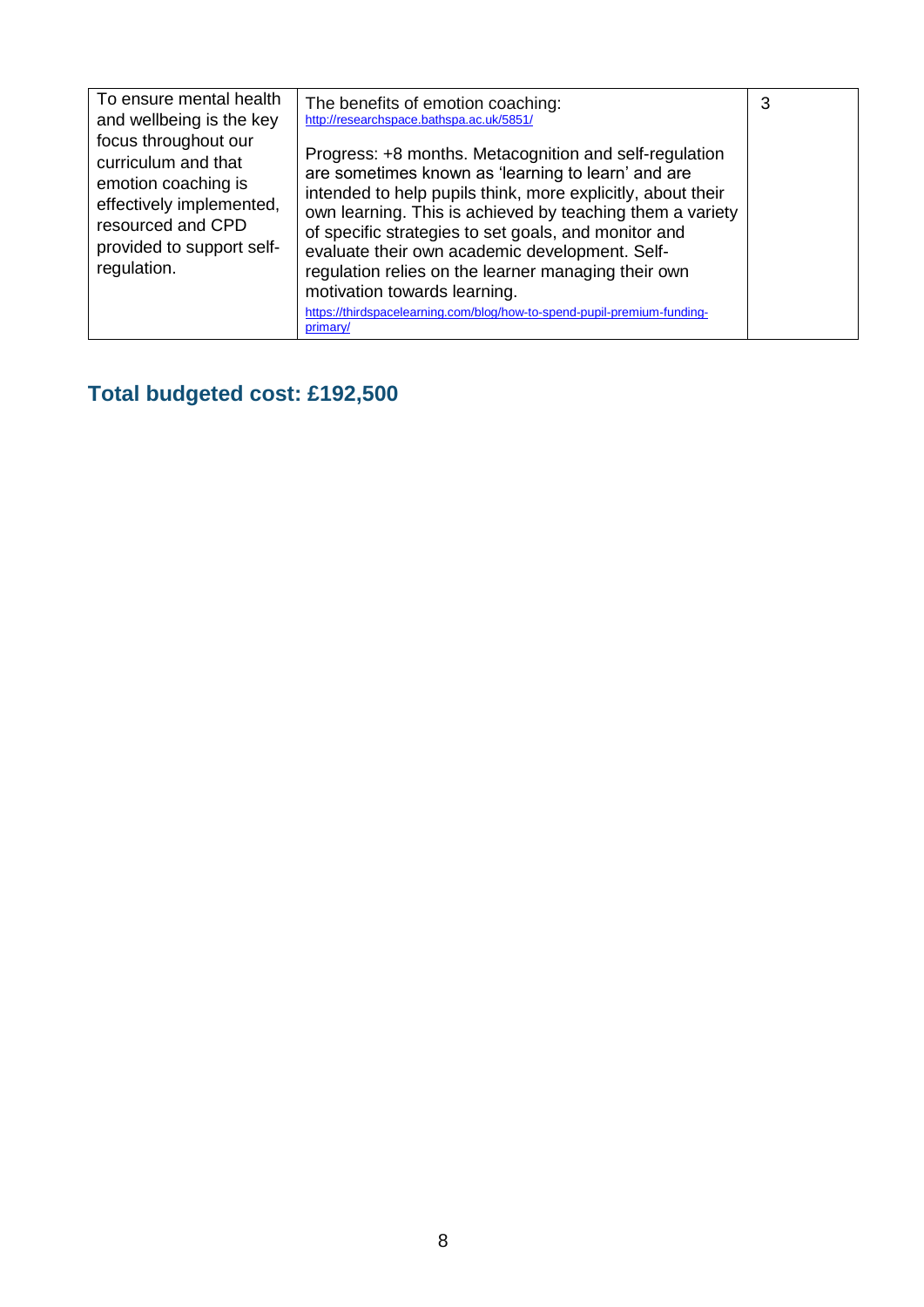# **Part B: Review of outcomes in the previous academic year**

#### **Pupil premium strategy outcomes**

This details the impact that our pupil premium activity had on pupils in the 2020 to 2021 academic year.

Due to COVID-19, performance measures have not been published for 2020 to 2021, and 2020 to 2021 results will not be used to hold schools to account.

The impact of COVID-19 primarily points towards disrupted areas of learning, attainment and progression in key areas of the curriculum. Staff are working hard, using our school's progression maps and outcomes of ongoing assessments, to ensure that 'gaps in learning' across the curriculum are filled as quickly and as effectively as possible.

The school was restricted in putting certain initiatives into place, again due to school closures, including the development of assessment across the curriculum.

Staff CPD took place surrounding effective 'scaffolding' for those pupils working below their age related expectations. This has had a particularly positive impact upon the progress that those Pupil Premium pupils also on the SEND register are making.

Evidence has proven that school closure over the academic year 2019 – 2020 proved most difficult for our disadvantaged pupils as they could not fully benefit from the specific funding. Many were unable to access the online, live learning initially due to the limited resources at home. Pupil Premium pupils were offered school devices to engage within remote learning however some lacked motivation to engage albeit the best efforts of the school.

Our ongoing assessments, observations and engagement with our children indicates that pupil behaviour, wellbeing and mental health were significantly impacted last year, primarily due to COVID-19-related issues. Ensuring that this group of learners are 'ready to learn' has been and will continue to be our key priority.